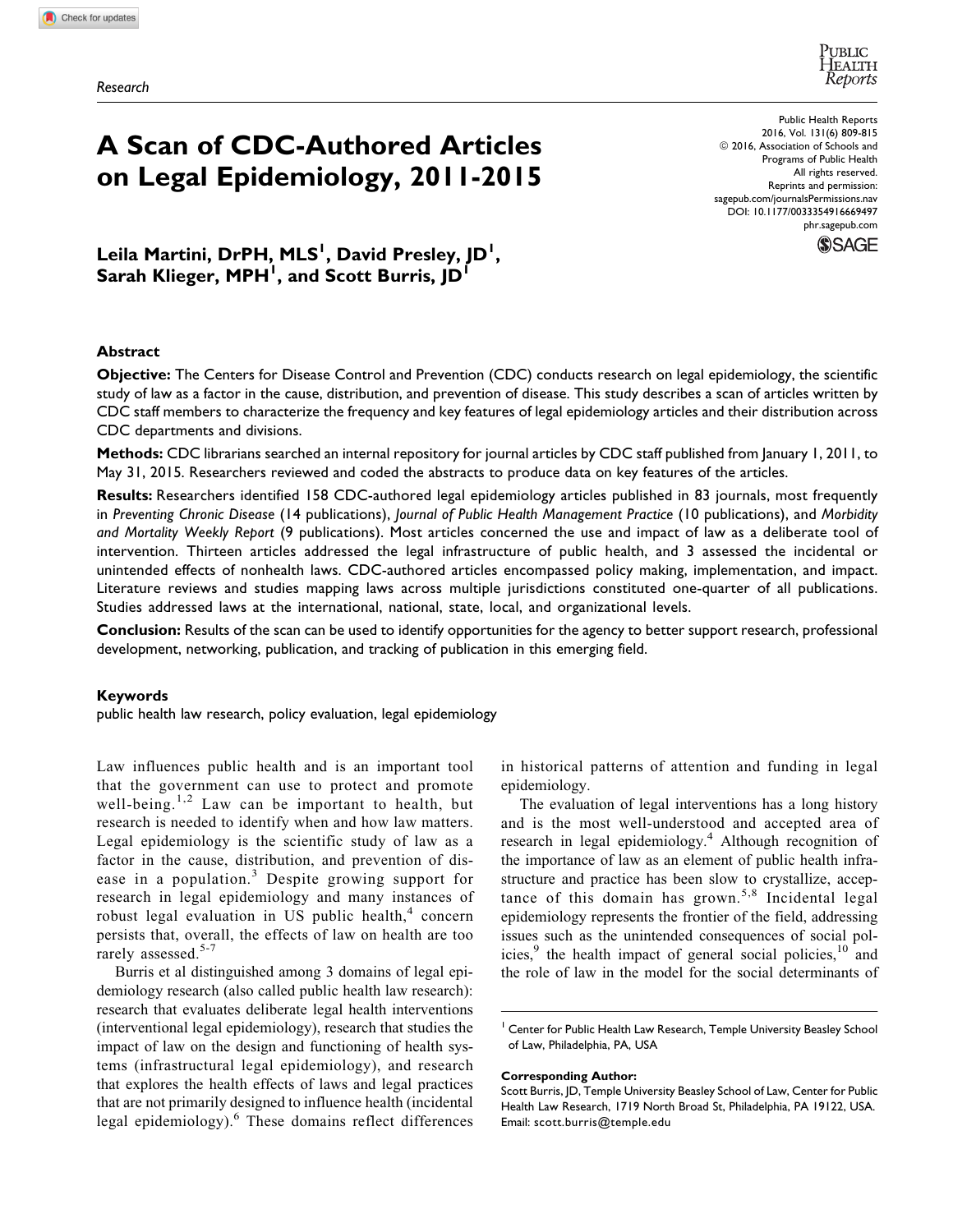health. $11$  Articles on incidental legal epidemiology are much less frequently published than articles on interventional or infrastructural legal epidemiology. The domains of legal epidemiology are based on the attributes of the law being studied. Legal epidemiology articles are also classified by type of study. Intervention studies assess the effect of a legal intervention (of any legal epidemiology type) on health outcomes or mediating factors that influence health outcomes. Implementation studies examine how and to what extent the law on the books is implemented and enforced through legal practices.

Reviews have documented the extent of evaluation in policy fields, $12,13$  but no studies have documented the overall extent of research in legal epidemiology. Part of the difficulty in this endeavor is the breadth of the field. Another challenge is that no Medical Subject Heading term is available for empirical evaluation of the health effects of laws and legal practices, whereas law-related search terms such as ''regulation'' and ''policy'' produce many articles, only a small proportion of which meet the definition of legal epidemiology. As an organization committed to the use of science to inform disease prevention and control, the Centers for Disease Control and Prevention (CDC) plays a leading role in funding and conducting research to monitor and evaluate health threats and interventions, including legal ones. In an effort to better understand and support legal epidemiology at CDC, we conducted a scan of articles on legal epidemiology authored by CDC staff members from January 1, 2011, to May 31, 2015.

# Methods

Science Clips is a bibliography of articles by CDC authors that is maintained by CDC librarians in the form of an Endnotes software library. Articles are selected for inclusion in Science Clips through searches of subject databases (MEDLINE, Embase, Global Health, Scopus, Engineering Village, CINAHL). Some articles authored by the National Institute for Occupational Safety and Health are included via self-submission. CDC librarians searched Science Clips for journal articles published from January 1, 2011, to May 31, 2015. Search terms included "law\* or legislat\* or policy or policies," "regulation," "regulatory," and "legal." A total of 1017 records were retrieved and provided to us in an EndNote library. Because this article was a literature review and no human subjects were involved, institutional review board review was not required.

Two coders independently reviewed abstracts to determine if articles met the definition of legal epidemiol $ogy^{3,6,14}$  Six articles were administrative regulations published in the Federal Register rather than journal articles. Sixty-seven articles had legal content but did not report on or review data produced through an explicit scientific process<sup>6</sup>; 786 articles had no substantial legal content. We determined that 158 articles met the definition of Table 1. Domains of legal epidemiology research and study types of legal epidemiology

| <b>Legal Epidemiology</b>                                               | <b>Definitions</b>                                                                                                                                                                                               |
|-------------------------------------------------------------------------|------------------------------------------------------------------------------------------------------------------------------------------------------------------------------------------------------------------|
| Domain                                                                  |                                                                                                                                                                                                                  |
| Interventional<br>public health law                                     | Research on laws or legal practices that are<br>intended to influence health outcomes or<br>mediators directly                                                                                                   |
| Infrastructural<br>public health law<br>Incidental public<br>health law | Research on laws establishing the powers,<br>duties, and institutions of public health<br>Research on laws or legal practices that<br>influence health but do not have an<br>intended or apparent health purpose |
| Study type                                                              |                                                                                                                                                                                                                  |
| Policy making                                                           | Studies that identify factors influencing the<br>likelihood that public health laws will be<br>adopted, the nature of laws adopted, and<br>the process through which they are<br>adopted                         |
| Mapping                                                                 | Studies that analyze the state of the law or<br>the legal terrain and the application of laws<br>surrounding a particular public health<br>topic                                                                 |
| Implementation                                                          | Studies that examine how and to what extent<br>the law on the books is implemented and<br>enforced through legal practices                                                                                       |
| Intervention                                                            | Studies that assess the effect of a legal<br>intervention on health outcomes or<br>mediating factors that influence health<br>outcomes                                                                           |
| Mechanism                                                               | Studies that examine the mechanisms<br>through which the law affects<br>environments, behaviors, or health<br>outcomes                                                                                           |
| Review                                                                  | Studies that use accepted scientific synthesis<br>methods to describe and integrate a body<br>of literature concerning the<br>implementation or impact of law on health                                          |

legal epidemiology, and we coded them according to health topic, the 3 domains of legal epidemiology research (interventional, infrastructural, and incidental), and type of study based on the 5 classifications (policy making, mapping, implementation, intervention, mechanism, and reviews) developed by Burris et al. $<sup>6</sup>$  We added the category "other"</sup> (Table 1). The list of health topics was taken from the taxonomy developed by the Public Health Law Research program of the Robert Wood Johnson Foundation for use in classifying and tracking legal epidemiology. We discussed coding discrepancies until we achieved consensus. In ambiguous cases, we retrieved the article to complete the classification.

A single researcher collected further information on the authors' CDC affiliations (ie, office, branch, division, or center) and whether any author had a law degree. We also categorized each article by level of jurisdiction of the law described in the article; we established 6 categories of jurisdiction: local, state, national, or international;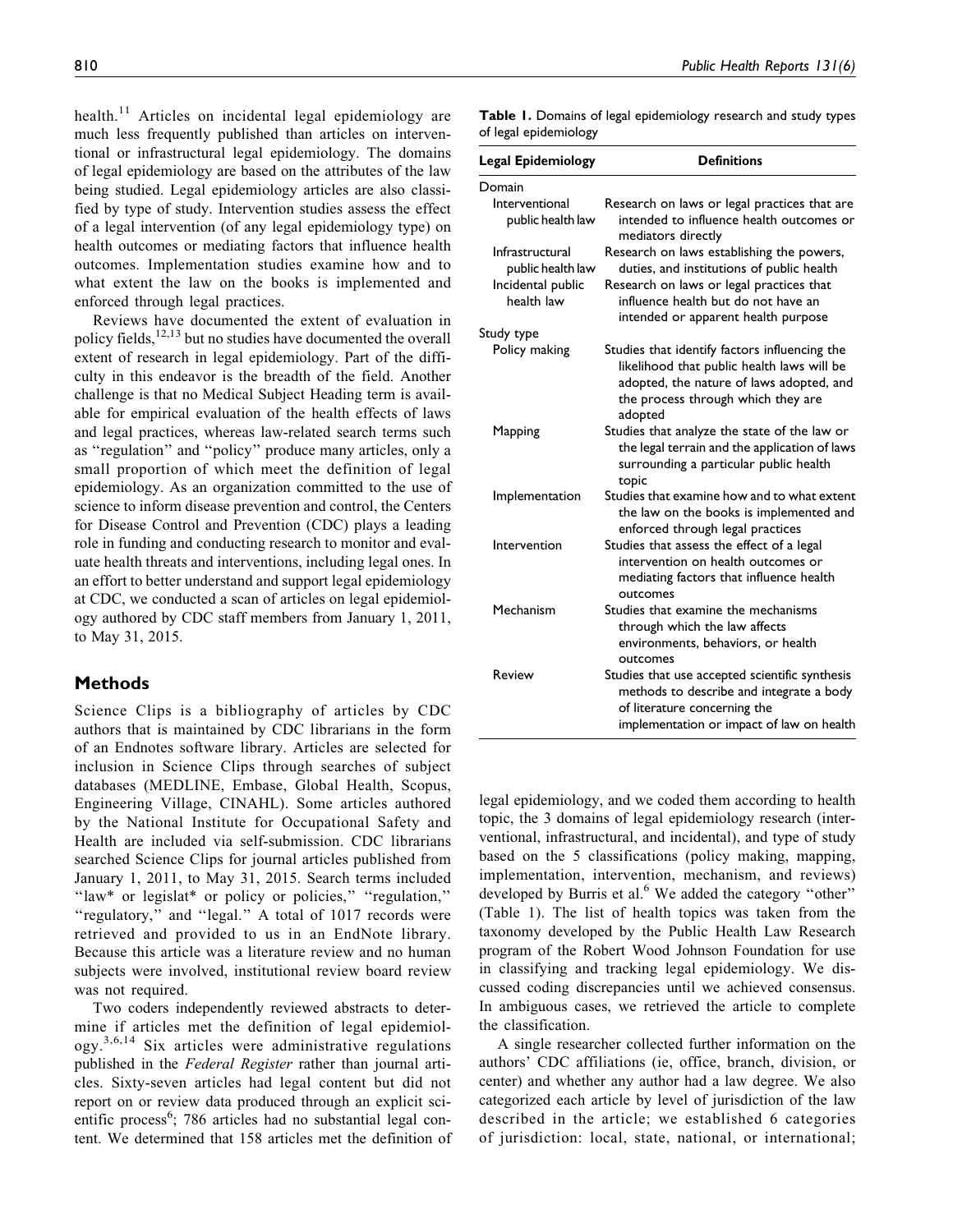|                    | Legal Epidemiology Articles, n |                       |                            |      |                   |        |                                                   |         |        |                               |  |
|--------------------|--------------------------------|-----------------------|----------------------------|------|-------------------|--------|---------------------------------------------------|---------|--------|-------------------------------|--|
| Year               | Total                          | Domain                |                            |      | <b>Study Type</b> |        |                                                   |         |        |                               |  |
|                    |                                | <b>Interventional</b> | Infrastructural Incidental |      | <b>Policy</b>     |        | making Mapping Implementation Intervention Review |         |        | Other                         |  |
| 2015               | 4                              |                       |                            | 0    |                   |        | 4                                                 |         | 4      | (methods)                     |  |
| 2014               | 61                             | 56                    | 5                          | 0    | 6                 | 9      | 4                                                 | 22      |        | 2 (modeling),<br>(methods)    |  |
| 2013               | 26                             | 23                    | 2                          |      | $\overline{4}$    | 4      | 8                                                 | 8       |        | (economic<br>analysis)        |  |
| 2012               | 37                             | 34                    |                            |      |                   | 5      | 9                                                 | 12      | 3      | (methods)                     |  |
| 2011               | 20                             | 18                    |                            |      | 4                 | 5      | 5                                                 | 4       |        | (health impact<br>assessment) |  |
| Total <sup>a</sup> | 158(100)                       | 142(90)               | 13(8)                      | 3(2) | 22(14)            | 24(15) | 40 (25)                                           | 49 (31) | 16(10) | 7(4)                          |  |

Table 2. Number of journal articles on legal epidemiology with authors from the Centers for Disease Control and Prevention, by domain of legal epidemiology research, study type, and year: January 1, 2011–May 31, 2015

<sup>a</sup>Percentages (in parentheses) do not total to 100 because of rounding.

organizational policy; and multiple levels. Science Clips records were not consistent in reporting author affiliations; we recorded the most specific author affiliation information provided for each article per a published CDC organizational chart that was current as of  $2016$ .<sup>15</sup> We determined the participation of lawyers by viewing the published article; however, credentials were listed only in some articles. We determined the jurisdictional level for the law from the abstract or, if the abstract did not provide that information, the article. Organizational policies included those of private institutions (eg, hospitals) and public agencies (eg, school districts).

## Results

We identified 158 articles that met the definition of legal epidemiology and were authored by CDC staff members from January 1, 2011, to May 31, 2015. We found substantial year-to-year variation in the number of articles published (range, 14-61 articles) but no discernable overall trend. CDC authors published articles on legal epidemiology in 83 journals. The 3 most frequent publishers were Preventing Chronic Disease (14 articles), Journal of Public Health Management Practice (10 articles), and Morbidity and Mortality Weekly Report (9 articles). The mean number of articles per journal publishing any articles on legal epidemiology was <2.

By domain, most articles (142 of 158, 90%) were interventional (Table 2). The legal interventions studied ranged widely from human immunodeficiency virus (HIV) confidentiality laws,<sup>16</sup> land use policies,<sup>17</sup> vaccination requirements,<sup>18</sup> dram shop liability,<sup>19</sup> tattooing regulations,<sup>20</sup> occupational health regulations,<sup>21</sup> and child protection<sup>22</sup> to collaborative enforcement strategies to reduce medication counterfeiting.<sup>23</sup> Of the 158 studies, 13 were infrastructural, and 3 were incidental. The number of infrastructural studies increased slightly during the study period. Of the 13 infrastructural studies, 6 examined

organizational or structural components, such as immunization advisory committees and the laws governing immunization information systems, and their operation or effects.<sup>24-29</sup> Three studies examined the mechanisms of change within the health system, such as accreditation and incentives,  $30-32$  and 3 studies focused on system outcomes and outputs.<sup>33-35</sup> Of the 13 infrastructural articles, 1 reported on the development of a monitoring and assessment tool for implementation of the International Health Regulations.<sup>36</sup> The studies on incidental legal epidemiology evaluated the side effects of medical liability,  $37$  the possible health effects of community redevelopment,<sup>38</sup> and policies on school discipline.<sup>39</sup>

Of the 158 articles by study type, the most common included intervention studies ( $n = 49, 31\%$ ) and implementation studies ( $n = 40, 25\%$ ), followed by 24 (15%) on legal mapping, 22 (14%) on policy making, and 16 (10%) reviews. Of the 16 reviews, 2 were systematic reviews completed under the auspices of the Community Guide<sup>19,40</sup>; 4 were other systematic reviews; and 10 were narrative reviews. Seven studies (5%) were classified as ''other,'' including 3 methods papers,  $36,41,42$  2 simulations,  $43,44$  1 health impact assessment, $45$  and 1 economic analysis.<sup>46</sup> We identified no mechanism studies.

Nearly one-third of the studies ( $n = 46$ ) focused on the topic of infectious disease control and prevention policies, 11 of which examined the impact of policies on the international level or national law outside of the United States. Most of the US-based studies on infectious disease control and prevention (at the national, state, local, and organizational levels) focused on influenza, whereas most studies conducted abroad focused on tuberculosis and/or HIV/AIDS. Alcohol, tobacco, and other drugs constituted a major portion of legal epidemiology study topics. Most of these studies were conducted at the state level and evaluated the impact of a policy intervention on particular health outcomes. All but 1 of the 11 infectious disease-related mapping studies concerned either HIV or immunization law, as did 11 of the 16 implementation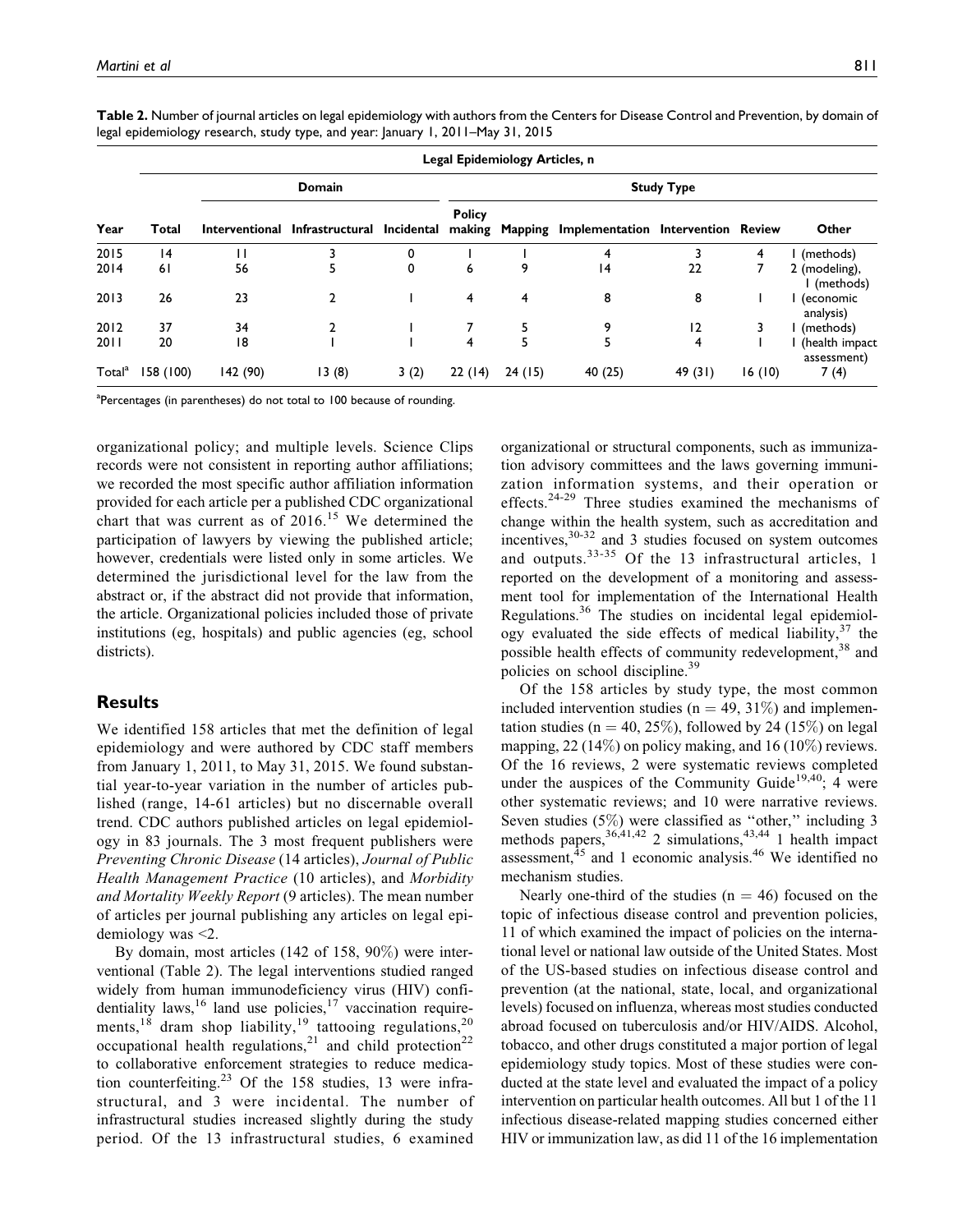National Law Study Type International Law US Outside US State Law Local Law Organizational Policy Multiple Levels Policy making 0 3 1 4 6 1 7 Mapping 0 1 4 13 0 6 0 1 12 8 9 6 4 0<br>11 12 8 9 6 4 0<br>12 6 18 7 4 2 Intervention 0 12 6 18 7 4 2 Reviews 0 2 0 4 0 1 8 Other 1 1 0 1 2 0 0 Total 2 31 19 49 21 16 17

Table 3. Number of journal articles on legal epidemiology with authors from the Centers for Disease Control and Prevention, by study type and level of law assessed: January 1, 2011-May 31, 2015<sup>a</sup>

<sup>a</sup>The total number of legal epidemiology articles with Centers for Disease Control and Prevention authors was 158; however, the level of law was not identifiable in 2 modeling studies (other) and 1 review.

studies. Intervention studies within this topic were diverse, including studies of directly observed therapy and contact investigation policies for tuberculosis,<sup>47,48</sup> Ebola quarantine,<sup>49</sup> expedited partner therapy, $37,50$  and food safety rules.<sup>51</sup> Similarly, all but 2 of the 13 intervention studies on alcohol, tobacco, and other drugs focused on the impact of tobacco control policies. The other 2 studies addressed road injury and alcohol $^{52}$  and reducing opioid overdose.<sup>53</sup>

Articles addressed a law at all 6 jurisdictional levels (Table 3). Most studies were of US state, federal, or local laws. Two articles focused exclusively on international law, and 19 examined only national law outside the United States. Seventeen studies examined law at multiple levels, often seeking to understand legal ramifications at the national, state, and local levels in the United States. Sixteen studies concerned policies at the organizational level, including schools,  $39$  hospitals,  $54$  and businesses.  $55$  Many of these studies described the policies of schools or child care centers and focused on nutrition and weight status or physical activity.

Eighty-seven articles identified at least 1 CDC office, branch, division, or center as an author's affiliation, for a total of 97 affiliations (Table 4). The 14 CDC units identified as a source of legal epidemiology had a median of 6 articles each (range, 1-25). Authors' professional degrees were reported in 78 of the 158 studies (49%) (Table 5). Of the 78 articles that included authors' professional degrees, 14 (18%) articles had at least 1 author with a law degree. Mapping studies, which require the collection and analysis of legal information, had the highest proportion of authors with a juris doctorate (JD) degree: 7 of the 15 articles reporting author degrees included 1 or more authors with law degrees.

# **Discussion**

CDC's research on legal epidemiology in this sample focused on interventional public health law. Despite CDC's role in providing guidance and technical assistance to state, local, and tribal health agencies, far less research has been conducted on the legal infrastructure of public health and its

Table 4. Office or center affiliations of staff members from the Centers for Disease Control and Prevention who authored journal articles on legal epidemiology: January 1, 2011–May 31, 2015

| <b>Office or Center</b>                                                                      | Reported<br>Affiliations, n |
|----------------------------------------------------------------------------------------------|-----------------------------|
| Center for Global Health                                                                     | 8                           |
| National Institute for Occupational Safety and<br>Health                                     | 8                           |
| Office of the Associate Director for Science                                                 |                             |
| Office of Public Health Preparedness                                                         |                             |
| Office for State, Tribal, Local and Territorial<br>Support                                   | 4                           |
| National Center for Health Statistics                                                        | 4                           |
| Center for Surveillance, Epidemiology and<br>Laboratory Services                             |                             |
| National Center on Birth Defects and<br>Developmental Disabilities                           |                             |
| National Center for Chronic Disease Prevention<br>and Health Promotion                       | 25                          |
| National Center for Environmental Health/Agency<br>for Toxic Substances and Disease Registry | 6                           |
| National Center for Injury Prevention and Control                                            | 8                           |
| National Center for Immunization and Respiratory<br>Diseases                                 | 9                           |
| National Center for Emerging and Zoonotic<br>Infectious Diseases                             | 6                           |
| National Center for HIV/AIDS, Viral Hepatitis, STD<br>and TB Prevention                      | 15                          |
| Total                                                                                        | 97                          |
| Median (range)                                                                               | 6 (1-25)                    |

Abbreviations: AIDS, acquired immune deficiency syndrome; HIV, human immunodeficiency virus; STD, sexually transmitted disease; TB, tuberculosis.

effects on health system performance. Likewise, the widespread recognition of the importance of law as a structural factor in population health and the corresponding attention given to a Health in All Policies approach<sup>56</sup> are not reflected in this sample, which included only 3 studies of incidental public health law. It is important to recognize that the topics given little or no attention in CDC's articles on legal epidemiology are nevertheless important to CDC's mission and amenable to legal intervention. The following topics were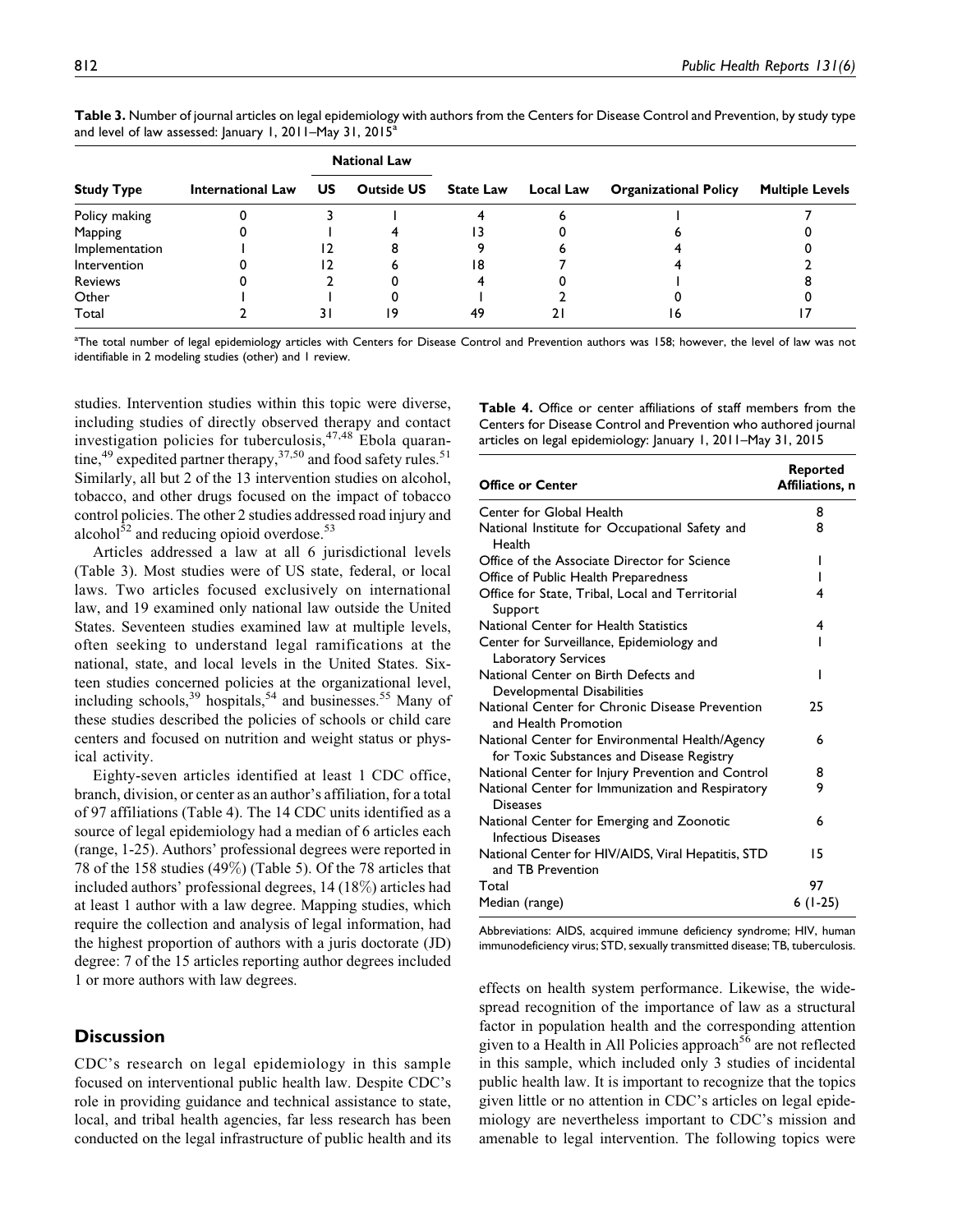Table 5. Journal articles on legal epidemiology with authors from the Centers for Disease Control and Prevention who have law degrees: January 1, 2011–May 31, 2015

|                   | <b>Articles</b> |    |                                                                              |  |  |  |
|-------------------|-----------------|----|------------------------------------------------------------------------------|--|--|--|
| <b>Study Type</b> |                 |    | With Author With Authors Who Had<br>Total Degrees Listed a Law Degree Listed |  |  |  |
| Policy making     | 22              | Н  |                                                                              |  |  |  |
| Mapping           | 24              | 15 |                                                                              |  |  |  |
| Implementation    | 40              | 18 |                                                                              |  |  |  |
| Intervention      | 49              | 22 | 3                                                                            |  |  |  |
| Reviews           | 16              | 9  | 2                                                                            |  |  |  |
| Other             | 7               |    | o                                                                            |  |  |  |
| Total             | 158             | 78 | 14                                                                           |  |  |  |

studied in fewer than 5 articles since 2011: disabilities; food safety; health policy making; maternal, infant, and child health; mental health; preparedness; and social determinants of health. Hearing; health communication; lesbian, gay, bisexual, transgender health; and oral health were not the primary or secondary focus of any studies in the sample.

These findings could be interpreted as evidence that CDC as an organization still does not recognize the importance of law to health and the need for more and better evaluation of legal effects. Given how widely legal epidemiology has spread across the agency and how strongly the agency's leadership emphasizes the importance of policy, $\frac{1}{1}$  we have a better explanation: insufficient resources and infrastructure for legal epidemiology at CDC. Law is not different from other modes of influence on behaviors or environments and can in general be studied through standard scientific methods and tools.14 Measuring law and evaluating its impact have their own challenges, which can be readily overcome through a modest degree of training and the inclusion of legally trained researchers on research teams. We found indications, however, that legally trained authors are not typically included on CDC's legal epidemiology research teams despite the interdisciplinary quality of CDC's staff members and work. Even in mapping studies, which require the skills for which lawyers are trained, authors with JDs were listed on 7 of the 15 studies for which author credentials were provided.

As policy surveillance gains recognition as an important practice in legal epidemiology<sup>57</sup> and as more rigorous standards gain acceptance,  $58$  it will be important to ensure that both lawyers and nonlawyers conducting mapping studies are familiar with and able to practice the state of the art. More broadly, our findings support steps to expand legal epidemiology capacity at CDC.

These steps could take the form of more resources for CDC's Public Health Law Program to provide training and research support and more attention in staffing decisions to the need for legal epidemiology expertise on CDC's project teams.

Of the 1011 articles retrieved from Science Clips through legal search terms, 786 (78%) did not have substantial legal content. Such studies were usually retrieved in the Science Clips searches because the abstracts referred to policy or legislation as a background or contextual factor or discussed policy implications of nonlegal research. That most articles using basic legal terms were not actually about legal epidemiology points to the need for (1) the development of standard keywords or terms in the Medical Subject Heading system or at CDC to accurately tag legal epidemiology studies for easier retrieval and (2) better tracking of growth and improvement in the field.

#### Limitations

This study had several limitations. First, it was not designed to assess the rigor or impact of CDC's legal epidemiology work product or to determine the gap between the need for legal epidemiology and CDC's output. Second, studies included in Science Clips had at least 1 CDC coauthor, but our study was not designed to determine the relative contributions of CDC authors and non-CDC authors. Lastly, we were not able to obtain data on the professional credentials of all authors; as such, findings on the involvement of those with JDs are not generalizable to all CDC studies on legal epidemiology.

# Conclusion

This scan shows that most CDC offices, centers, and divisions contribute to the field of legal epidemiology. Most articles in our sample addressed law as an intervention, but far less research was conducted on the legal infrastructure of public health and its effects. Likewise, the widespread recognition of the importance of law as a structural factor in population health and the corresponding attention given to Health in All Policies approaches were not reflected in this sample, which contained only 3 studies of nonhealth laws having unintended or incidental health effects. The articles encompassed a range of laws at the international, national, state, local, and organizational levels. Although the scan did not assess the quality or rigor of the research, we did find that legally credentialed authors were underrepresented, suggesting that efforts should be made to diversify public health law research teams.

Results of the scan can be used to identify opportunities for CDC to better support research, professional development, networking, and publication in this emerging field. A stronger effort to support shared methods and tools, especially in the area of legal mapping, would contribute to more accessible and useful products. The development and use of standard keywords for work in legal epidemiology would facilitate monitoring and evaluation of CDC research in this field.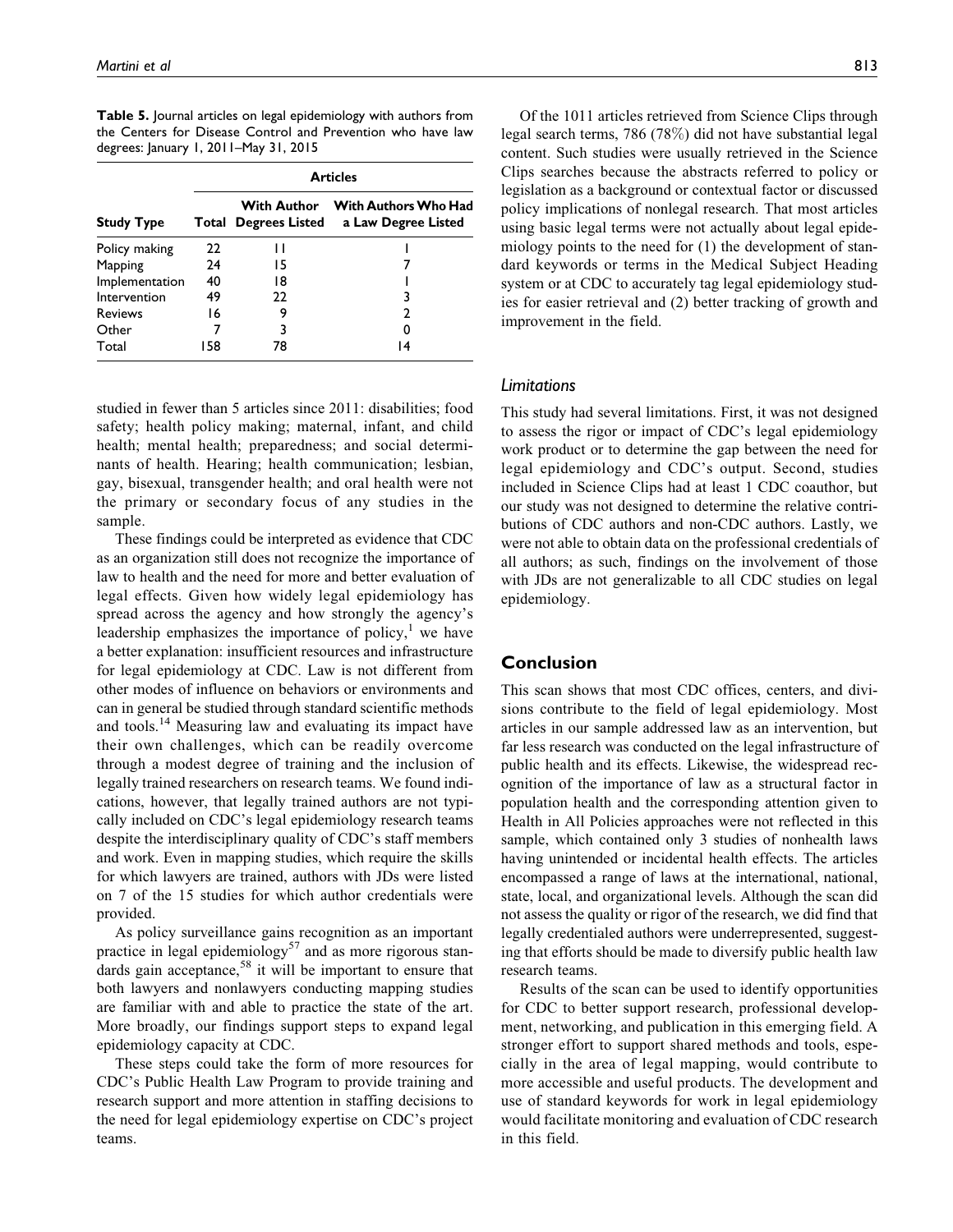## Author Note

The opinions expressed in this article are those of the authors and not those of the Centers for Disease Control and Prevention or the Robert Wood Johnson Foundation.

## Declaration of Conflicting Interests

The author(s) declared no potential conflicts of interest with respect to the research, authorship, and/or publication of this article.

#### Funding

The author(s) disclosed receipt of the following financial support for the research, authorship, and/or publication of this article: Work on this article was supported by the Robert Wood Johnson Foundation and the Centers for Disease Control and Prevention under collaborating agreement CDC-RFA-OT13-1302.

#### **References**

- 1. Frieden TR. Government's role in protecting health and safety. N Engl J Med. 2013;368(20):1857-1859.
- 2. Frieden TR. A framework for public health action: the health impact pyramid. Am J Public Health. 2010;100(4):590-595.
- 3. Burris S, Ashe M, Levin D, Penn M, Larkin M. A transdisciplinary approach to public health law: the emerging practice of legal epidemiology. Annu Rev Public Health. 2016;37: 135-148.
- 4. Burris S, Anderson ED. Legal regulation of health-related behavior: a half-century of public health law research. Annu Rev Law Soc Sci. 2013;9:95-117.
- 5. Ibrahim JK, Burris S, Hays S. Public health law research: exploring law in public health systems. J Public Health Manag Pract. 2012;18(6):499-505.
- 6. Burris S, Wagenaar AC, Swanson J, Ibrahim JK, Wood J, Mello MM. Making the case for laws that improve health: a framework for public health law research. Milbank Q. 2010; 88(2):169-210.
- 7. Institute of Medicine. For the Public's Health: Revitalizing Law and Policy to Meet New Challenges. Washington, DC: National Academies Press; 2011.
- 8. Burris S, Mays GP, Scutchfield FD, Ibrahim JK. Moving from intersection to integration: public health law research and public health systems and services research. Milbank Q. 2012; 90(2):375-408.
- 9. Maantay J. Zoning, equity, and public health. Am J Public Health. 2001;91(7):1033-1041.
- 10. Komro KA, Burris S, Wagenaar AC. Social determinants of child health: concepts and measures for future research. Health Behav Policy Rev. 2014;1(6):432-445.
- 11. Burris S, Kawachi I, Sarat A. Integrating law and social epidemiology. J Law Med Ethics. 2002;30(4):510-521.
- 12. Ritter A, Livingston M, Chalmers J, Berends L, Reuter P. Comparative policy analysis for alcohol and drugs: current state of the field. *Int J Drug Policy*. 2016;31:39-50.
- 13. Kearns MC, Reidy DE, Valle LA. The role of alcohol policies in preventing intimate partner violence: a review of the literature. J Stud Alcohol Drugs. 2015;76(1):21-30.
- 14. Wagenaar AC, Burris SC, eds. Public Health Law Research: Theory and Methods. San Francisco, CA: Joseph Wiley & Sons; 2013.
- 15. Centers for Disease Prevention and Control. CDC organizational chart. [http://www.cdc.gov/maso/pdf/CDC\\_detailed.pdf.](http://www.cdc.gov/maso/pdf/CDC_detailed.pdf) Published 2016. Accessed August 24, 2016.
- 16. Abdul-Quader AS, Collins C. Identification of structural interventions for HIV/AIDS prevention: the concept mapping exercise. Public Health Rep. 2011;126(6):777-788.
- 17. Carlson SA, Guide R, Schmid TL, Moore LV, Barradas DT, Fulton JE. Public support for street-scale urban design practices and policies to increase physical activity. J Phys Act Health. 2011;8(suppl 1):S125-S134.
- 18. Lindley MC, Lorick SA, Spinner JR, et al. Student vaccination requirements of U.S. health professional schools: a survey. Ann Intern Med. 2011;154(6):391-400.
- 19. Rammohan V, Hahn RA, Elder R, et al. Effects of dram shop liability and enhanced overservice law enforcement initiatives on excessive alcohol consumption and related harms: two Community Guide systematic reviews. Am J Prev Med. 2011; 41(3):334-343.
- 20. Carlson VP, Lehman EJ, Armstrong M. Tattooing regulations in U.S. states, 2011. J Environ Health. 2012;75(3):30-37.
- 21. Verbeek JH, Kateman E, Morata TC, Dreschler WA, Mischke C. Interventions to prevent occupational noise-induced hearing loss. Cochrane Database Syst Rev. 2012;10:CD006396.
- 22. Klevens J, Barnett SB, Florence C, Moore D. Exploring policies for the reduction of child physical abuse and neglect. Child Abuse Negl. 2015;40:1-11.
- 23. Yong YL, Plancon A, Lau YH, et al. Collaborative health and enforcement operations on the quality of antimalarials and antibiotics in southeast Asia. Am J Trop Med Hyg. 2015; 92(6)(suppl):105-112.
- 24. Carlson V, Chilton MJ, Corso LC, Beitsch LM. Defining the functions of public health governance. Am J Public Health. 2015;105(suppl 2):S159-S166.
- 25. Dolen V, Talkington K, Bhatt A, Rodewald L. Structures, roles, and procedures of state advisory committees on immunization. J Public Health Manag Pract. 2013;19(6):582-588.
- 26. Martin DW, Lowery NE, Brand B, Gold R, Horlick G. Immunization information systems: a decade of progress in law and policy. J Public Health Manag Pract. 2015;21(3):296-303.
- 27. McCarthy CF, Kelley MA, Verani AR, St Louis ME, Riley PL. Development of a framework to measure health profession regulation strengthening. Eval Program Plan. 2014;46:17-24.
- 28. Neri EM, Stringer KJ, Spadaro AJ, Ballman MR, Grunbaum JA. Common pathways toward informing policy and environmental strategies to promote health: a study of CDC's Prevention Research Centers. Health Promot Pract. 2015;16(2): 218-226.
- 29. Yeager VA, Hurst D, Menachemi N. State barriers to appropriating public health emergency response funds during the 2009 H1N1 response. Am J Public Health. 2015;105(suppl 2): s274-s279.
- 30. Everett Jones S, Doroski B, Glick S. Association between state assistance on the topic of indoor air quality and school